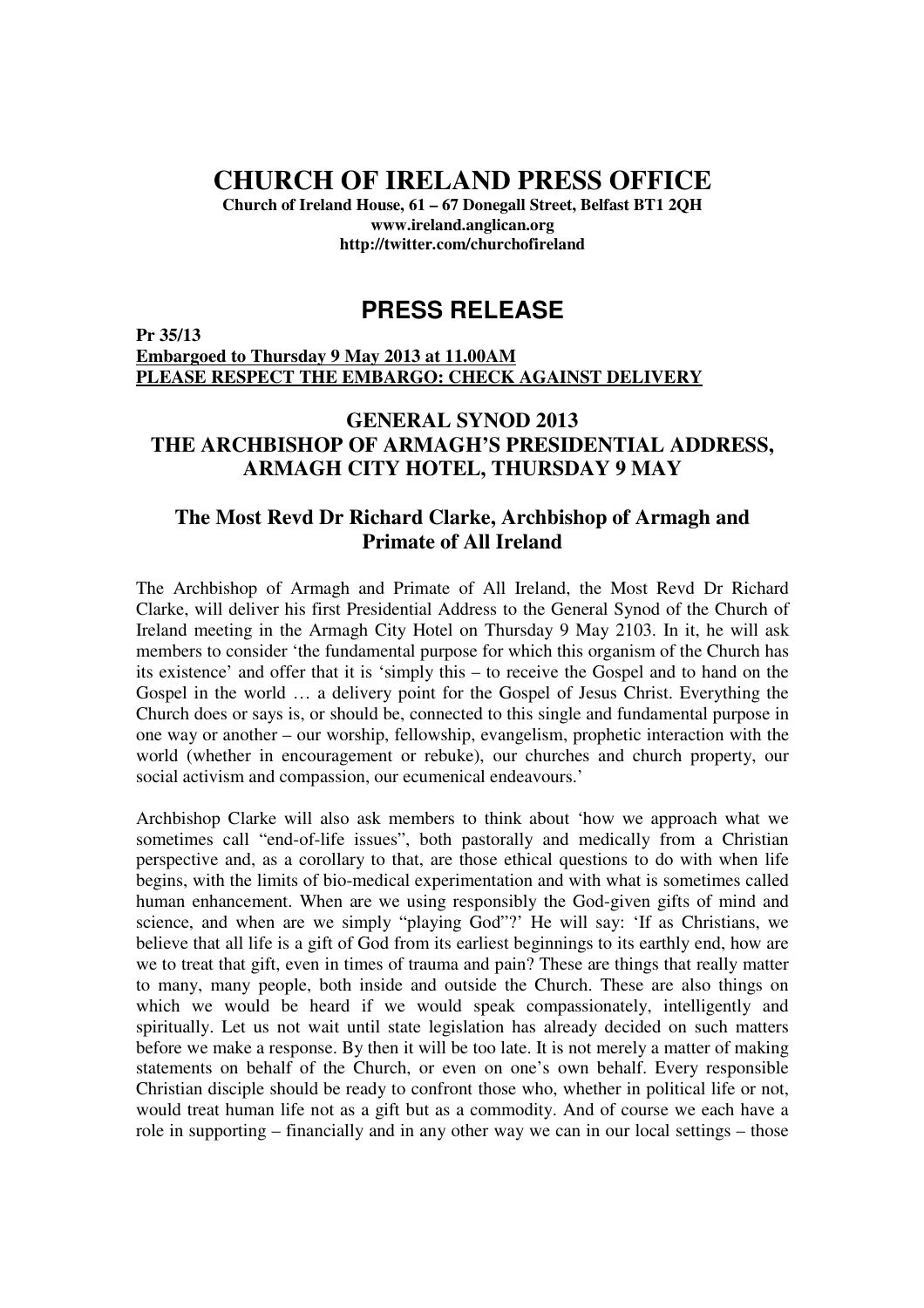who work with the dying and with their families through hospice care in every part of this island.'

Finally, Archbishop Clarke will focus on the subject of child deprivation throughout the island of Ireland. He will say, 'I believe that as people of the Church of Ireland we must assist in whatever way we can those who highlight the needs of children in distress today … and give what support we can to those agencies – both those involved with the Church and those independent of them – who seek to alleviate the pain and suffering of children in Ireland today.'

#### **The full transcript follows below:**

#### **President's Address**

As I begin, may I first thank you all for your great kindness and generosity of spirit since my election as Archbishop of Armagh last October. Not a move I would ever have contemplated as a desirable or even particularly sensible course of action at this stage in my personal life (nor probably, truth be told, at any other stage in life). I have been truly moved and encouraged by the tremendous welcome I have been given, both in Armagh and throughout the Church of Ireland. I am certainly more than conscious of the privilege I have been given, and of the heritage into which I have entered. As I have said on a number of occasions. I will certainly give the task my very best shot, and with God's grace and your continuing prayers, my sincere hope is that God in his love and mercy will bring some good out of it all.

But before we even begin to look at the work ahead of us at this General Synod, I would like to sketch out what I believe the context for all our work is to be. We are clearly here to do the work of the Church, but *what do we really think the Church is*, and what do we think its essential purposes may be, the real and fundamental purposes of the Church that you and I must seek to further in these coming days?

Let's go back to first principles.

It is easy, bewitchingly easy, to think of the Church – the Church of Ireland or the Church as a whole – as primarily *an organisation* (albeit a 'holy' organisation), one that has lasted for a long time and which will at least outlast us, if we have anything to do with it, more or less 'as is'. But this is certainly to get things the wrong way around. As I have said before at a General Synod (many years ago), the Church is called by God not to be *an organisation* but to be *an organism*. And this is not a pedantic distinction but rather a difference in conceptualising, that enables us to think of the Church (I believe) in a far more dynamic and creative way. An organism – whether zoological or botanical – will of its nature be 'organised', and it will display many aspects of 'organisation' (and must so do). However, whereas an organisation can too easily begin to exist for itself and for its own continuing existence, an organism *will exist only for a purpose* and will thrive or wither in relation to its ability or inability to fulfil its essential purpose for existing. Parts of any healthy organism will therefore flourish and blossom, while other parts – equally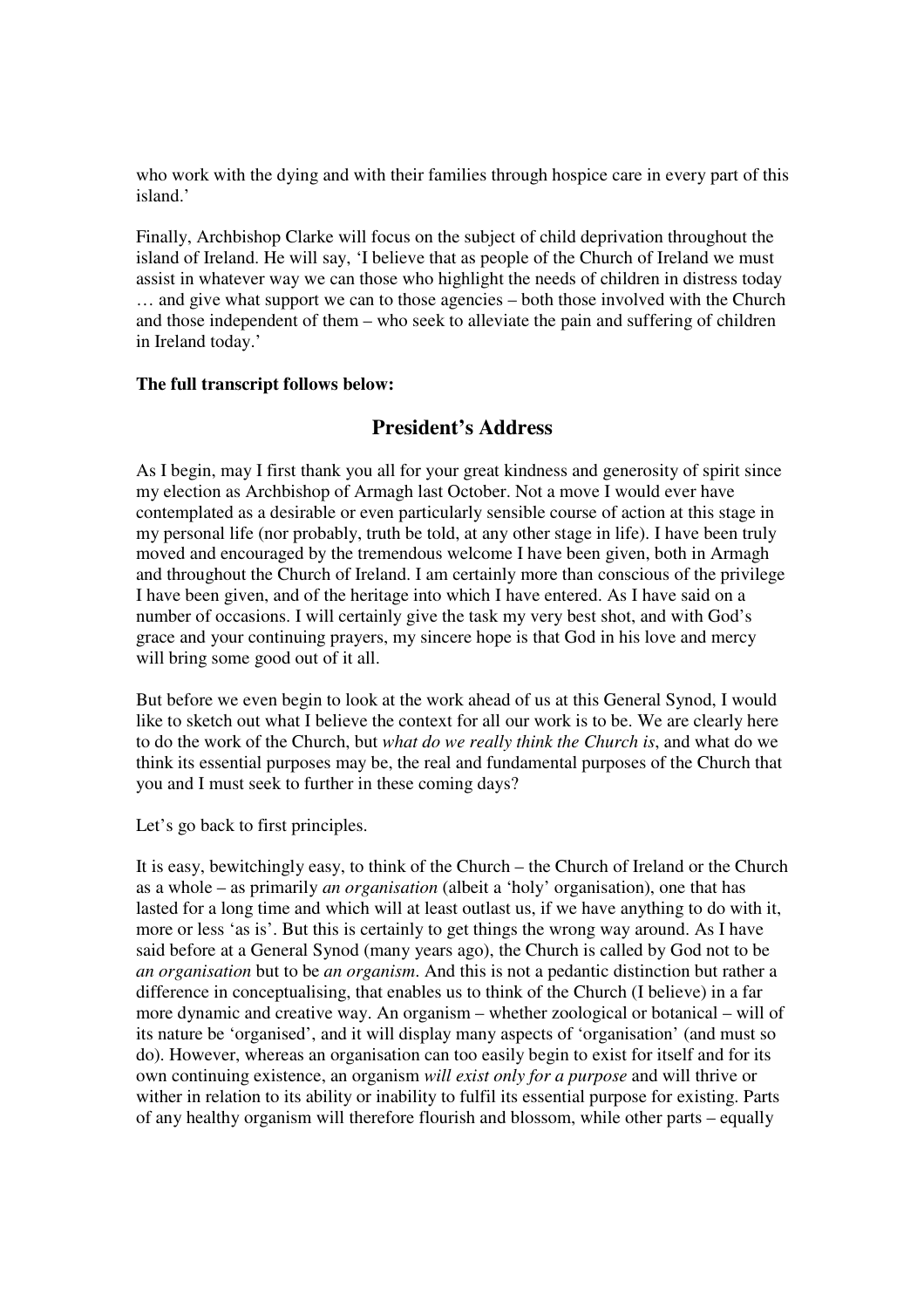naturally – may indeed wither and perish, and this is not *failure* but utterly essential to its overall wellbeing. On the other hand, an organisation will almost certainly see anything that seems to suggest decline or decay in any part of its structure as a threat or as a failure. It will then instinctively go into self-preservation mode (or outright 'denial') and this – let us be clear – is scarcely a Gospel precept.

If therefore you and I are to look to the future of the Church, and do our work over these coming days, with vision, energy and confidence (as I hope we can do), it can only be when we are ready to see that there is nothing unhealthy or threatening about natural and vibrant adaptation to changing internal or external circumstances. The God who makes all things new will allow aspects of our life to wither, and He will inspire other areas to blossom. And God reigns, despite what may happen to us.

What then is the fundamental purpose for which this organism of the Church has its existence? The phrase I would be happy to use (and not as a sound-bite) is simply this – **to receive the Gospel and to hand on the Gospel in the world, what I like to call 'a delivery point for the Gospel of Jesus Christ'**. Everything the Church does or says is, or should be, connected to this single and fundamental purpose in one way or another – our worship, fellowship, evangelism, prophetic interaction with the world (whether in encouragement or rebuke), our churches and church property, our social activism and compassion, our ecumenical endeavours. Hence all the work of a General Synod – reports, legislation, finances, pensions, property, ecumenical engagement, educational policy (north and south) – is also to be related to this one purpose, *being a delivery point for the Gospel*.

This of course calls for us to be organised and effective, but as an organism rather than merely an organisation. Yes, we have a definable identity as a living branch of the Universal Church. How we do things is a particular way that makes our identity as members of the Church of Ireland (and as part of the Anglican family) clear and evident. We would say to those who wish to know, that we are biblically based, sacramental, credal, episcopal; we do our decision-making in accordance with the scriptures, tradition and reason. But these traditional tags for our identity are also to be geared to the purpose for which we exist, both as community and as individual Christian disciples, receiving and delivering the Gospel in the world in which we are set – being a delivery point for the Gospel of Jesus Christ. But how do the different parts of this organism undertake this? I believe that there are particular functions within the total life of the Church best achieved in its different components.

Much of the actual delivering of the Gospel is of course effected at what we tend to call 'local level', in the work, worship and witness of *local* communities (in our context, usually the parish) – clergy and people collaborating and working together. It is done through the discipleship of individual disciples, and through the life, worship and activity of the Christian community itself. The core value in all that is done by the Church (in whatever 'order of ministry') must be *service, collaborative service* of God and the world. A great hero of mine, the American lawyer and theologian William Stringfellow,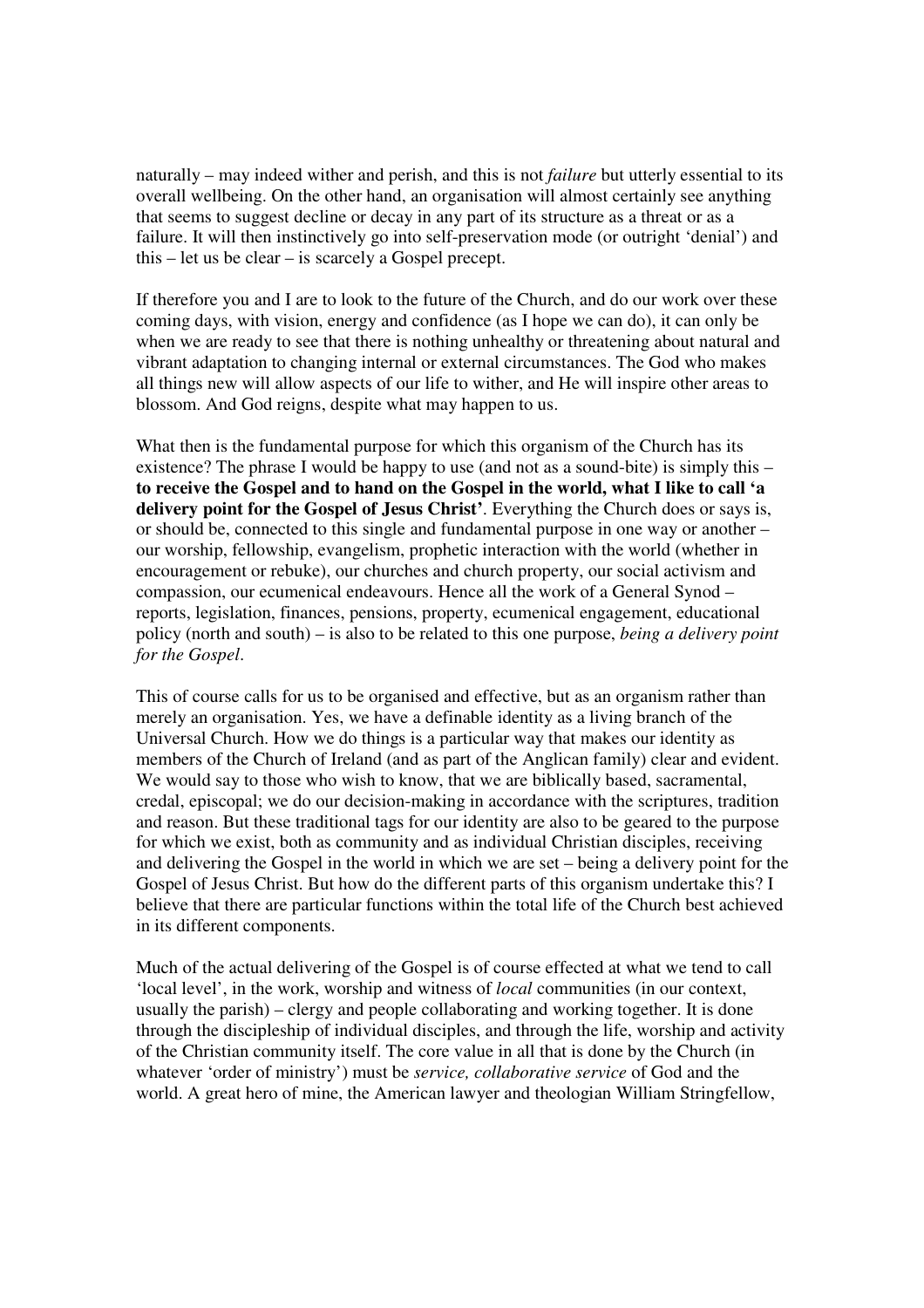put it beautifully (if slightly elliptically), 'No clergy without a laity serving the world, and no laity without a clergy serving the laity'.

But the diocese with its bishop is also an integral part of the organism of the Church. The purpose of diocese and bishop, again in collaboration, is to give support and service – pastoral, missional, financial and logistical support – to the local parish/ community in whatever way possible. It is also to ensure that there is an intrinsic *unity* in the work of the Church – the delivering of the Gospel – and that the local communities of faith do not inadvertently become cults or sects, but remain part of the totality of the living organism of the Church. From the very earliest centuries of the Church's existence, this was the understanding of the diocese, as the primary element of the working organism of the Church. The bishop is called – and it is an awesome calling (and one that none of us can fulfil as we might wish to do) – to be the focal point *in service*, albeit in collaboration with the clergy and people, of the unity of a diocese, its mission and its service.

And, in this understanding of the Church, a third strand – 'Central Church' as we tend to call it – is not *head office*, with *divisional offices* (the dioceses), and *sub-offices* (the parishes). The central church is here, and we are now here in General Synod, to serve the Church in its more local manifestations, and to give further support and cohesion to the life and work of the dioceses and parishes/communities. Here again, to serve the Church as a whole. There are aspects to the health of the organism that require this central core. There are things that only the central Church can do effectively. These include the provision of training for clergy (and laity) and the safeguarding of proper material care of the clergy, the guardianship of the Christian faith (a particular collegial responsibility of the bishops), trustee responsibilities for church property, the financial management of resources, much of the ecumenical involvement of the Church of Ireland with other Christian traditions, relationships within the wider Anglican Communion, the regularisation of common worship for the sake of the unity of the Church, being a voice for a common witness of the Church to society, the organising of mission, global interaction, and financial support for other parts of God's world. This is what the central Church (and this General Synod) is to contribute to the organism of the Church, but always to the same end – *to be a delivery point for the Gospel of Jesus Christ, receiving the Gospel and handing on the Gospel in the world*.

Much of what I have said may sound rather conceptual, so where, by way of illustration, might healthful change in the organism first become visible to us? I would suggest that it may well be in the way we undertake the work of the Church at local level, certainly in some parts of the country. There are areas of the Church of Ireland, particularly in our inner cities and in the extreme rural areas, where the parish system is – to express it very mildly – *creaking*. Whereas there is no point in dismantling an existing system before we can know that any alternative is better, can we look intelligently at a more flexible, even two-track approach in an interim period? The Commission on Ministry and a number of the bishops are now putting some concentrated thought (and it is planned to coalesce their thinking) into whether more flexible models of ministry and local church might not be developed *alongside* traditional models in some places, at least until it becomes clear how the longer-term model for the mission of the Church in those places may best be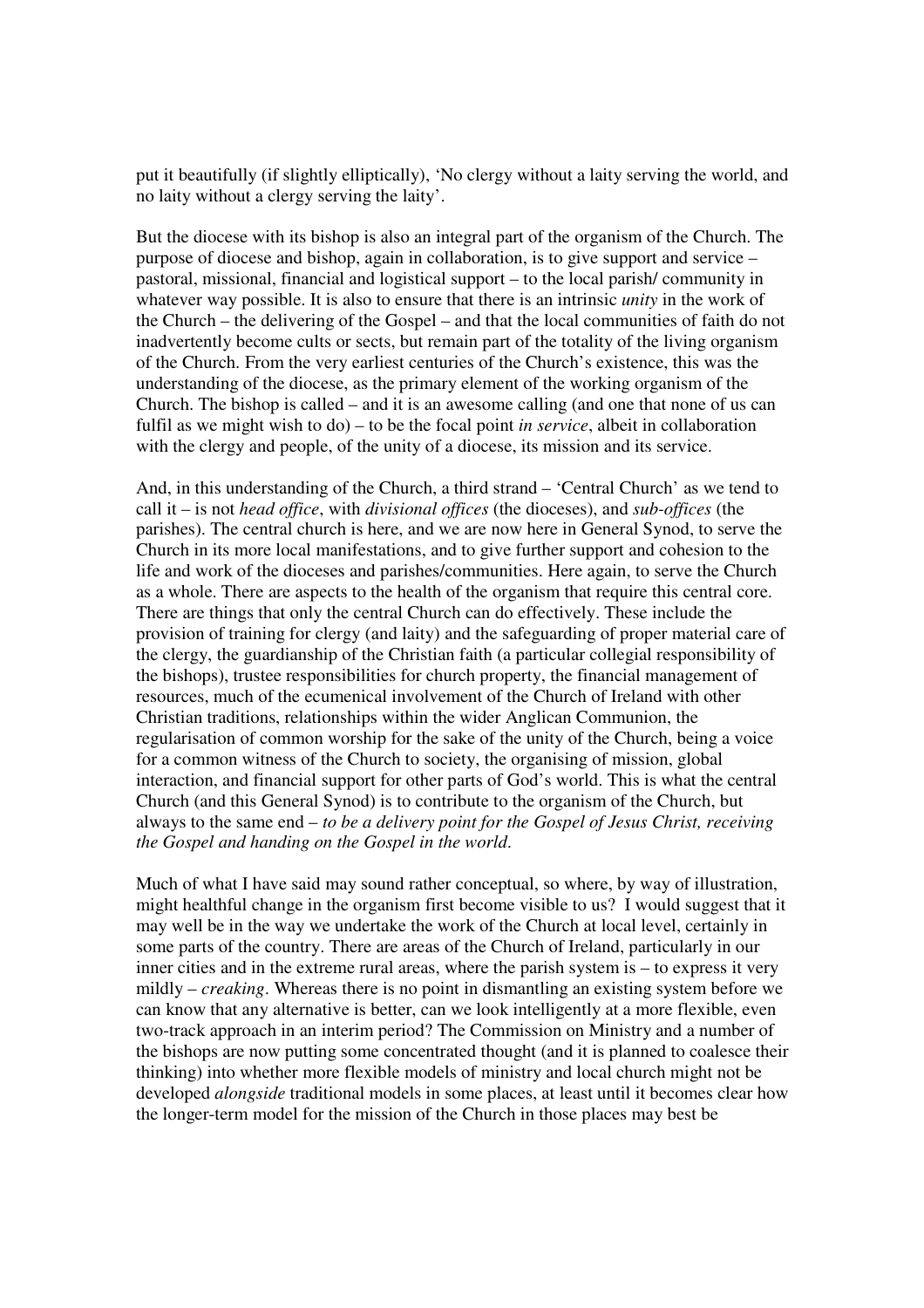established. Gamaliel in the Acts of the Apostles with his strategy of 'Let us see if it works before we make a further judgement that it is of God' was not entirely wrong.

But to move on to the work of the General Synod before us. It is of course difficult to know what will excite the time and attention of any synod, and what will – sometimes surprisingly – appear to slip through with little comment or concern. We have a considerable raft of legislation before us and this will take discipline and discernment on the part of all of us to deal with, both carefully and expeditiously. Of great significance will be our discussion and decision-making on clergy pensions. There is also the opening resolution for synodical legislation to permit a degree of inter-changeability of ministries with our partners in a special Covenantal relationship, the Methodist Church in Ireland. At this synod, we will be tasked with the setting up of a select committee to further our ongoing discussions on human sexuality in the context of Christian belief, following directly from the resolutions at last year's General Synod. There is consideration to be given to the work of the Standing Committee and the Representative Church Body.

And there are many other reports from hard-working commissions and committees which also labour effectively, conscientiously and energetically on our behalf, and the work of which deserves our full attentiveness and support at this Synod.

I am returning to a practice of the early General Synods of the Church of Ireland in the 1870s, when the chairing of Synod was always shared out between different bishops, although the Primate remained formally and legally as president of the Synod. My hope is that this may serve to give a different dynamic, and perhaps even a greater sense of variety to the work and atmosphere of our synod.

In looking back over the past year, I would wish to pay a warm tribute to two of my former colleagues within the House of Bishops. First, my predecessor, Archbishop Alan Harper, who served as Archbishop of Armagh and Primate of All Ireland from early 2007 until the autumn of last year. His exemplary diligence and devotion to his task, coupled with a compassionate outlook and a real willingness to be of help to all in every situation, deserves our gratitude in abundance. We wish him and Helen every happiness in retirement.

Bishop Ken Clarke of Kilmore, Elphin and Ardagh has not so much retired as been "reinvented" in a new manifestation as Mission Director for the South American Missionary Society in the United Kingdom and Ireland. His great gifts as a preacher, pastor and teacher, matched by a huge warmth of personality and capacity for friendship, will happily still be put to great use, but his immediate ministry will indeed be missed by his former diocese, by his episcopal colleagues and by us all. Thankfully we will of course still see plenty of him in the life of the Church of Ireland, as we wish him and his wife Helen well in the years to come in this new chapter of ministry.

We look forward to the consecration of the Revd Ferran Glenfield as Bishop of Kilmore, Elphin and Ardagh at the end of this month and we pray for him and for the dioceses. As we continue to pray for the people of Meath and Kildare in their sadness at his time, we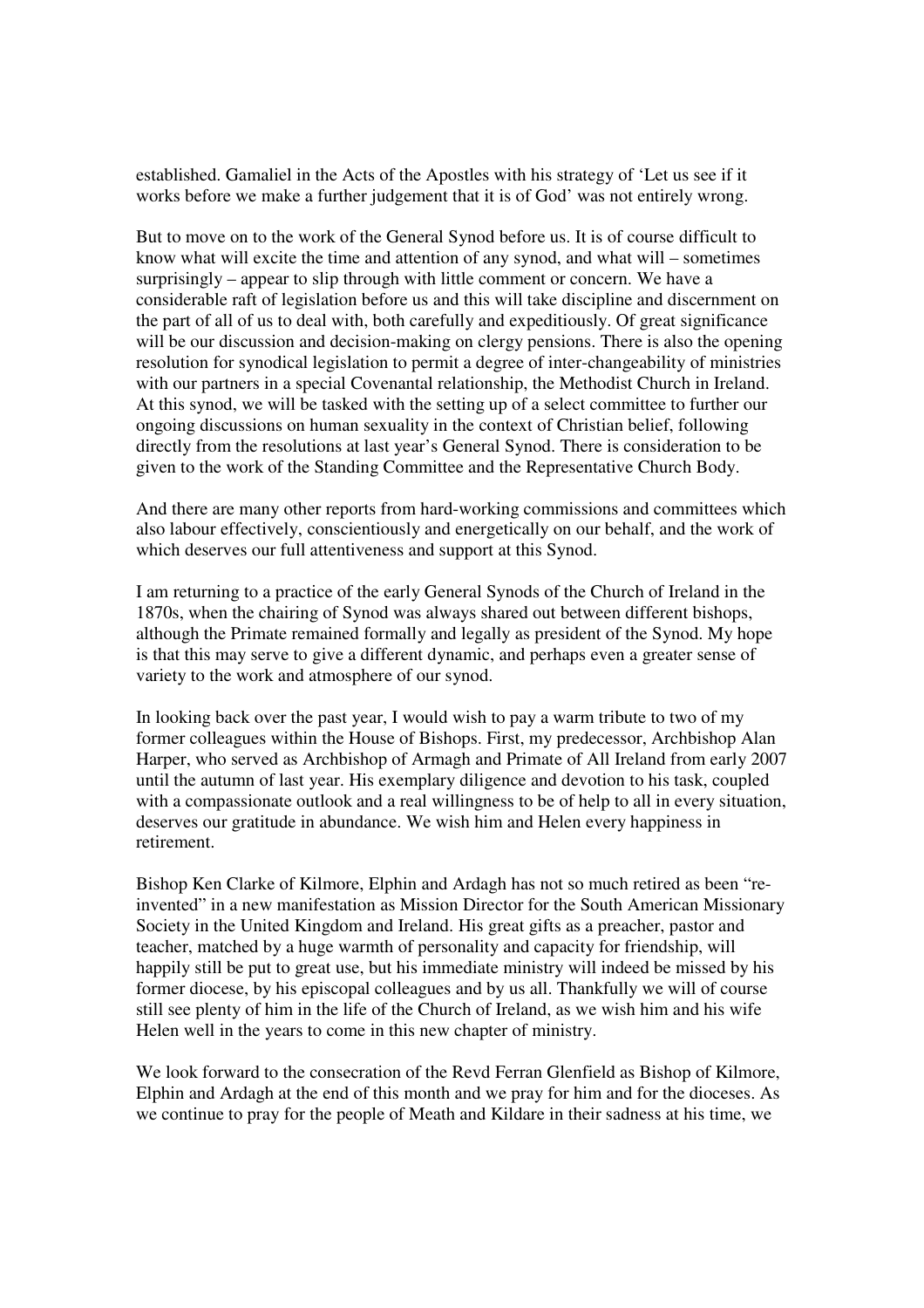also remember the responsibilities given to them and to the whole Church in the appointment of a Bishop for those dioceses.

I would like to thank those who provide such wonderful support for the life of the Church in the Church House offices in Dublin and Belfast. We welcome Mr Adrian Clements as our new Chief Officer and Secretary-General, and I very much look forward to working with him and supporting him in his new role. I also pay a sincere tribute to his predecessor, Mr Denis Reardon, who faced up bravely to huge financial and organisational challenges of the Church administration in a time of recession, with immense determination and conscientious thoroughness; he willingly confronted many very difficult tasks unflinchingly. We warmly thank him for this, and wish him and also Mr Philip Talbot, for many years a trusted and respected Head of Investments for the Representative Church Body, with their families, every happiness in retirement from the Representative Church Body.

In thanking the staff of the Representative Church Body, I also urge them never to feel that they are ever taken for granted by all of us who rely heavily on their work and support. We welcome Ms Kate Williams and Mr Roy Asher as they begin their work heading the Finance and Investment departments respectively. I hope that *all* the staff of Church of Ireland Houses in Dublin and in Belfast are enabled to see their tasks as essential in empowering the Church of Ireland to be what it is called to be in the service of Jesus Christ. My thanks to our professional staff is coupled with gratitude to the many people who give so much of their time to committees of both the Representative Church Body and of the General Synod. Their expertise and generous commitment enables us to continue to function as an instrument of God's love and goodness in the world, *a delivery point of the Gospel*.

A number of former members of the General Synod have died since our last meeting. We give thanks to God for their work for the Church and pray for those closest to them who grieve their departure from this earth. There are three in particular to whom I believe I should refer in the context of the detailed work of General Synod.

And so we remember with thanks before God a former clerical honorary secretary for the northern province, Dean Herbie Cassidy who died recently after a long and difficult illness. Dean Cassidy will be remembered for his competence, generosity of spirit, approachability and lightness of touch which permeated all that he did for the Church of Ireland, both here at central level and in his work as a Dean in two dioceses, as a priest and as a human being of great generosity and spirituality.

Canon Brian Mayne will also be recalled with thanks to God for the massive amount of work that he gave to the Church. In particular, we remember his tireless and often unseen work as secretary to the Liturgical Advisory Committee at a crucial time of preparation for the Book of Common Prayer which has been such a wonderful asset to the worship of the Church.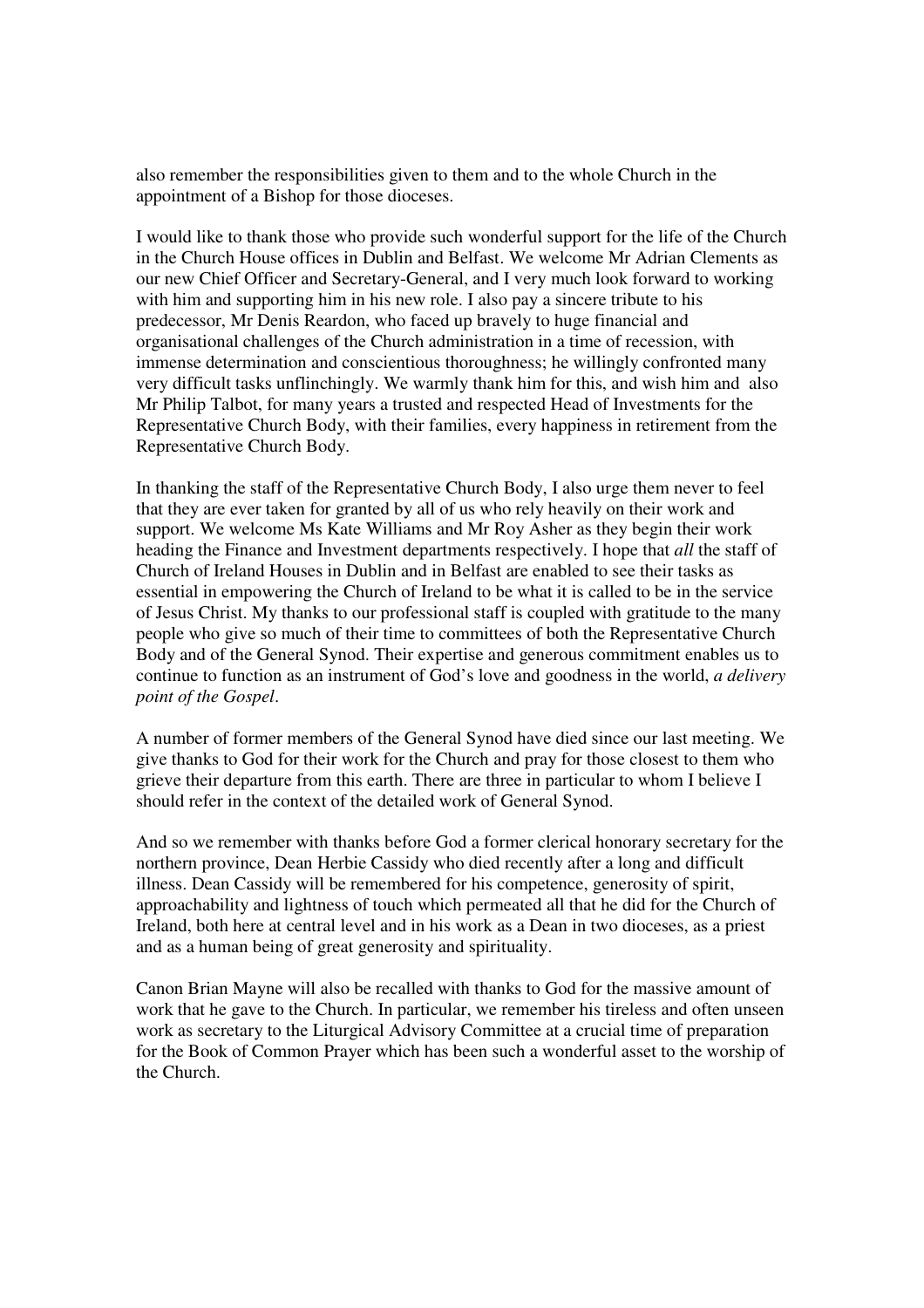Archdeacon Philip Patterson, whose funeral is taking place this morning was a very active and energetically engaged member of the Standing Committee, the Representative Church Body and of the General Synod. In recent months he had been appointed to the Stipends Committee of the Representative Church Body. Formidable in debate, he always presented his arguments with care and with clarity, and for what he believed were the best interests of the Church. He was indeed a servant of the whole Church, in addition to being a much respected and diligent pastor in a more local setting.

We give thanks to God for the life and witness of all God's servants and we pray for their families and for all those whose earthly lives have been left so much the poorer for their passing to a greater light in the presence of God.

As we begin our tasks as General Synod – I hope and pray as a delivery point for the Gospel of Jesus Christ – I want to make a couple of rather personal comments and I hope that you will forgive me (but in fact I may not lie awake at night even if you do not forgive me). I truly have no idea when I may leave office as Archbishop of Armagh and Primate but, with the best will in the world, it cannot be indefinitely into the future, even if ill-health, a diminution of energy, or mortality itself were not to intervene in the meantime. As those of you who were present at my enthronement will have heard, I hope to exercise a distinctly collaborative ministry as Primate. I am more than aware that it is an illusion to think that any individual has all the gifts and charisms for episcope.

I cannot do everything I might wish to do, nor should I attempt to do so, lest I achieve absolutely nothing. I will certainly try to work with you all in the tasks that confront us directly as a Church, but I also ask your indulgence if there are some areas to which I will return again and again, even if only in my own right, as they are matters I hope that the Church will see the need to confront. They are things about which I genuinely feel passionately, and I have no intention of letting go of that passion, which I believe is - for me at least - a spiritual imperative.

The first is the area of how we approach what we sometimes call 'end-of-life issues', both pastorally and medically from a Christian perspective and, as a corollary to that, are those ethical questions to do with when life begins, with the limits of bio-medical experimentation and with what is sometimes called human enhancement. When are we using responsibly the God-given gifts of mind and science, and when are we simply 'playing God'? If as Christians, we believe that all life is a gift of God from its earliest beginnings to its earthly end, how are we to treat that gift, even in times of trauma and pain? These are things that really matter to many, many people, both inside and outside the Church. These are also things on which we would be heard if we would speak compassionately, intelligently and spiritually. Let us not wait until state legislation has already decided on such matters before we make a response. By then it will be too late. It is not merely a matter of making statements on behalf of the Church, or even on one's own behalf. Every responsible Christian disciple should be ready to confront those who, whether in political life or not, would treat human life not as a gift but as a commodity. And of course we each have a role in supporting – financially and in any other way we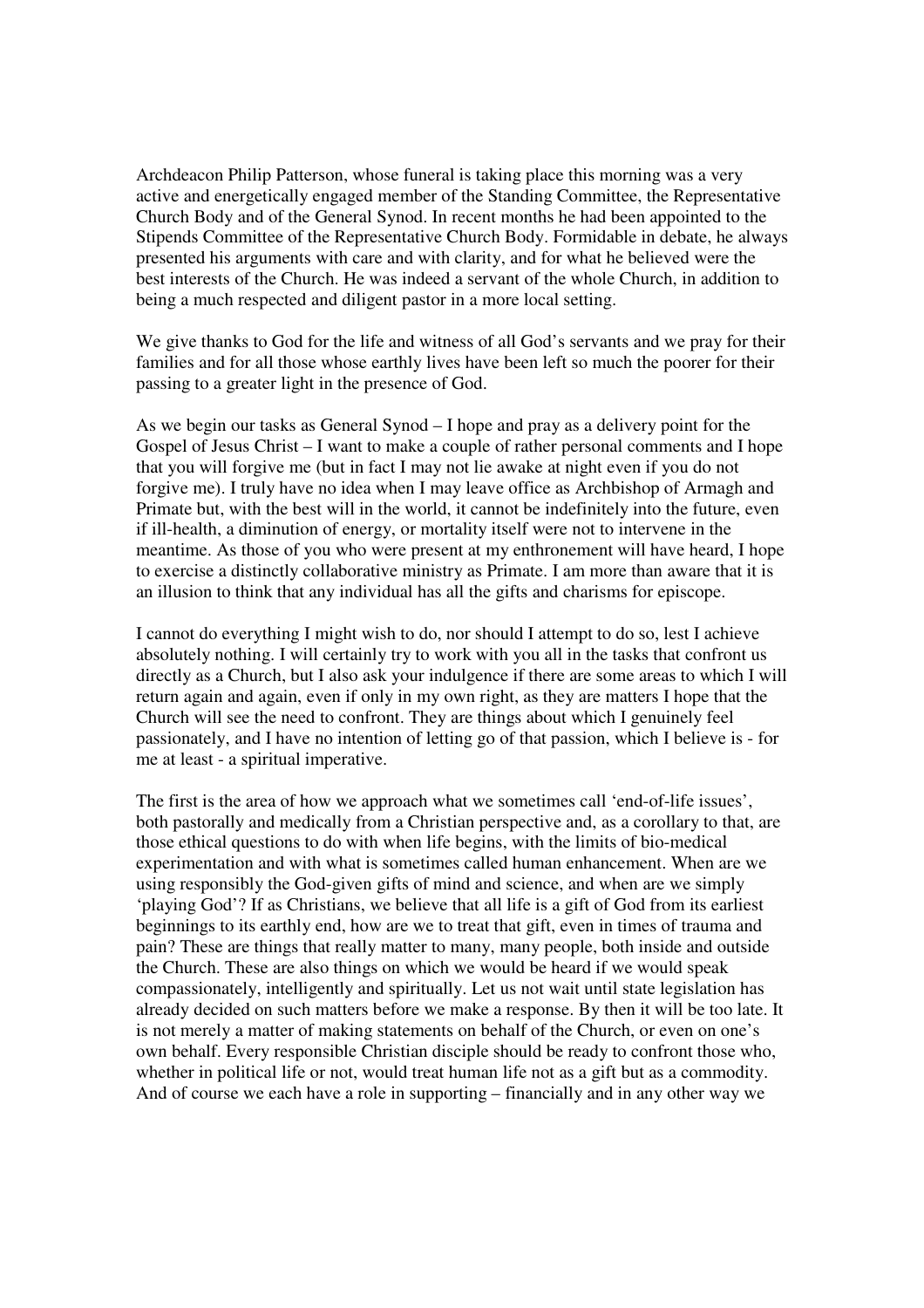can in our local settings – those who work with the dying and with their families through hospice care in every part of this island.

The other issue very much on my mind and in my heart is that of child deprivation throughout this island. You may remember that, some years ago, Archbishop Robin Eames had hopes of an initiative on the part of the Church of Ireland to combat child poverty. I was fully in support of this and we did indeed have some useful meetings, both in Dromantine and in Armagh, but somehow the project never quite took flight as Archbishop Eames and I (with others) might have wished. I do not intend that we should necessarily resurrect this initiative and I know that many of you do indeed support children's charities, but I believe that as people of the Church of Ireland we must assist in whatever way we can those who highlight the needs of children in distress today. We must not only avoid damage to children under our direct care, and in this connection I commend the work that is being done to ensure that, through our Safeguarding Trust protocols, we do our utmost to protect children involved in the life of the Church from harm. But I believe we need to go further and give what support we can to those agencies – both those involved with the Church and those independent of them – who seek to alleviate the pain and suffering of children in Ireland today. Nor do we need to be afraid of being involved.

According to Barnardo's, about 100,000 children are living in poverty in Northern Ireland. In areas covered by two local councils, over one-third of all children are living in what is defined as poverty. In 2011, 9.3% of children – children aged up to 17 - in the Republic of Ireland continued to live in what is defined as 'consistent poverty', a figure up from 8.8% in 2010. This equates to over 100,000 children. Consistent poverty means that these children are living in households with incomes below 60% of the national median income, and will be experiencing deprivation based on agreed indicators. This can mean going for twenty-four hours without a substantial meal, or being cold because parents are unable to afford to heat the home.

We do not need to be told that poverty, whether in Northern Ireland or in the Republic of Ireland, damages every aspect of any child's life, having massive consequences (in both the short term and longer term) on their health, their education outcomes and the simple chance to 'make a life' for themselves. Surely we should not be able to remain detached or indifferent in any part of this island to any child's suffering, let alone to such a level of suffering that is clearly there all around us?

So it is in humility, with purpose, *and with penitence* that we now place our work over these coming days into God's hands, praying that all we say and all that we do will be acceptable in His sight, our Strength and our Redeemer, and that receiving the Gospel and handing on the Gospel in the world, this General Synod will truly be a delivery point for the Gospel of Jesus Christ. ENDS

Issued by: The Church of Ireland Press Office Church of Ireland House